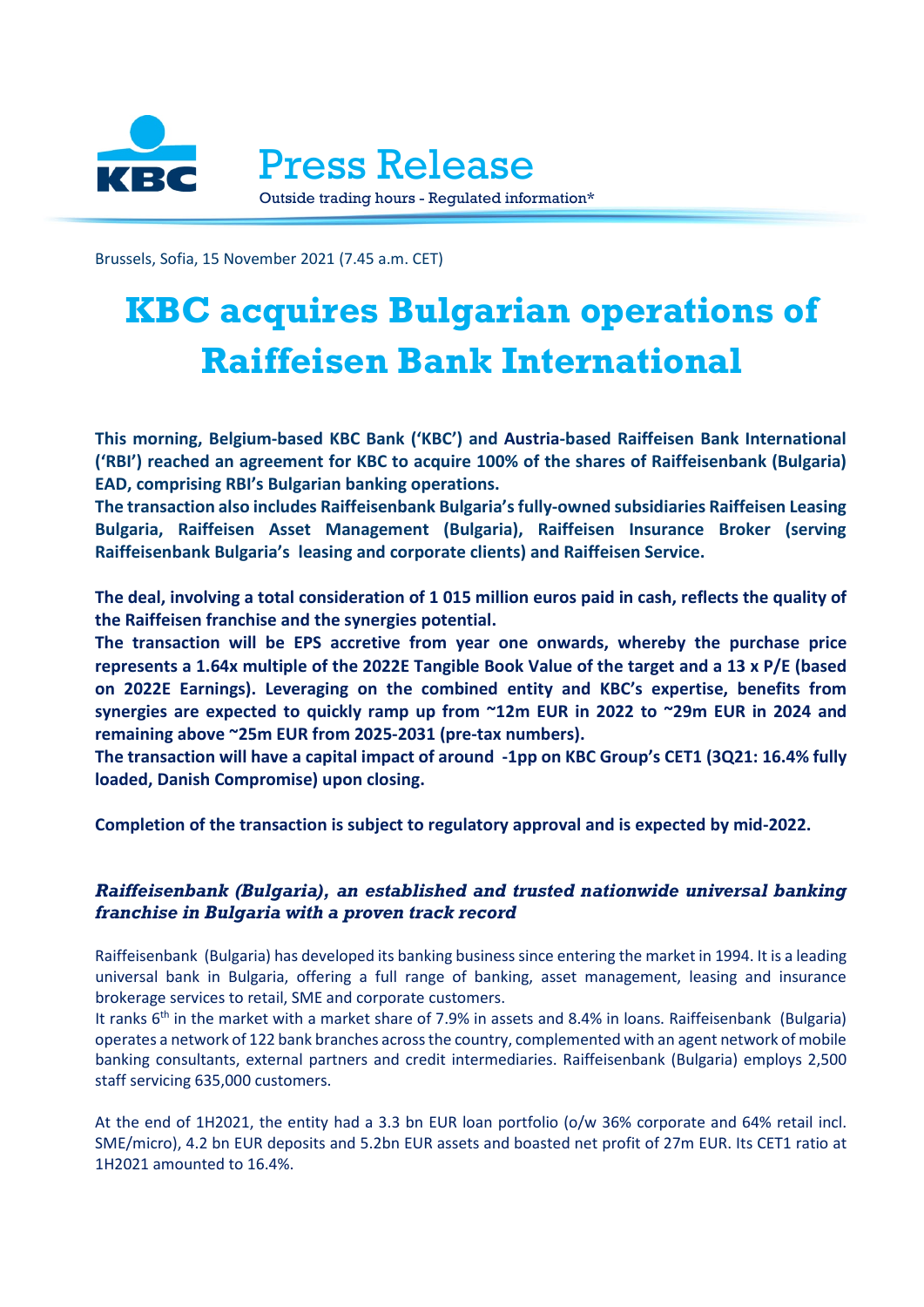Raiffeisenbank (Bulgaria) enjoys strong customer satisfaction/NPS across all segments and is focused on innovation and digital banking.

The transaction also includes Raiffeisen Leasing Bulgaria, the number 4 leasing company in Bulgaria (10.5% market share), Raiffeisen Asset Management (Bulgaria), the number 3 asset management company in Bulgaria (9.7% market share and 106m EUR AUM), Raiffeisen Insurance Broker (distributes products from 12 insurance companies; 1% market share) and Raiffeisen Service. These four companies are 100% owned by RBI Bulgaria.

Raiffeisenbank's risk appetite / profile and compliance governance is similar to KBC Group's.

KBC Group has been present in the Bulgarian financial sector since 2007. In 2009, KBC Group defined Bulgaria as one of its core markets*.* Today, KBC Group is present in Bulgaria through United Bulgarian Bank (UBB), DZI (Insurance), UBB Interlease, UBB Pension Insurance, UBB Asset Management, UBB Factoring, UBB Insurance Broker and KBC Branch Bulgaria. On 30 July 2021, KBC acquired NN's Bulgarian life insurance and pension fund activities.

**UBB** is a top 3 bank in Bulgaria in terms of assets whereas **DZI** retains the number one market share position in the insurance market. **UBB Interlease** has a leading position in Bulgaria. **UBB Asset Management** is the local asset management entity of the group now dominating the domestic market with over a quarter of the total assets held by Bulgarian funds.

The Group boasts a well-developed distribution network throughout the country, but has equally proven to be the digital reference with numerous digital solutions launched over the course of the past few years.

It is the intention, after regulatory approval, to proceed with the merger of Raiffeisenbank (Bulgaria) and UBB, which will allow KBC to strengthen its position in the Bulgarian banking market. The proforma combined entity (Raiffeisenbank and UBB) would reach 18.2% market share by assets (versus 10.3% for UBB), very close to the number 1 (19.8%) and number 2 (18.4%) players. Additionally, the combined UBB-Raiffeisenbank (Bulgaria) would become the number 2 player in loans (17.0% proforma market share).

Raiffeisenbank's strategy has been very similar to KBC's in Bulgaria. Strategic focus points for 2022-2023 include digital transformation and innovation, smart use of data (insights), agility, efficiency and E2E process automation and integration of ESG in the business model.

In addition, this acquisition will significantly strengthen UBB's market leadership in the asset management business and its leading position in the provision of leasing solutions, and will create significant cross-sales opportunities with DZI in the insurance area.

KBC will further consolidate its position as the number 1 integrated financial group in Bulgaria.

Pending closure of the deal and the subsequent integration of the entities into KBC's Bulgarian operations, Raiffeisenbank (Bulgaria) will continue to honour its commitments to the market while continuing to provide professional service of the highest quality to its customers.

**Johan Thijs, KBC Group CEO,** commented as follows on the deal: "*I am really delighted with this second Bulgarian acquisition in a year. We've established ourselves as a strong local player, offering a full range of high-quality banking, insurance, asset management and leasing services. Acquiring Raiffeisenbank (Bulgaria) is another testimony to our commitment to the Bulgarian market and support to the Bulgarian economy. We're extremely happy to acquire a high-quality business with an excellent reputation and management team. Its clear focus on innovation and digitalisation, combined with a high customer satisfaction rating, mirrors our own Digital First strategy and will allow us to further expand our Bulgarian business, reaffirming our leading position in the Bulgarian financial market."*

**Peter Andronov, CEO of KBC Group's International Markets Business Unit** added*: "We have always stated our interest in opportunities to grow our business in our core markets through bolt-on acquisitions, provided they meet our criteria and are in line with our strategy. The acquisition of Raiffeisenbank (Bulgaria) is fully in line with this strategy and further strengthens our already strong position in our Bulgarian core market. This investment allows us to deploy part of our group's capital into a franchise-enhancing, synergetic and value*